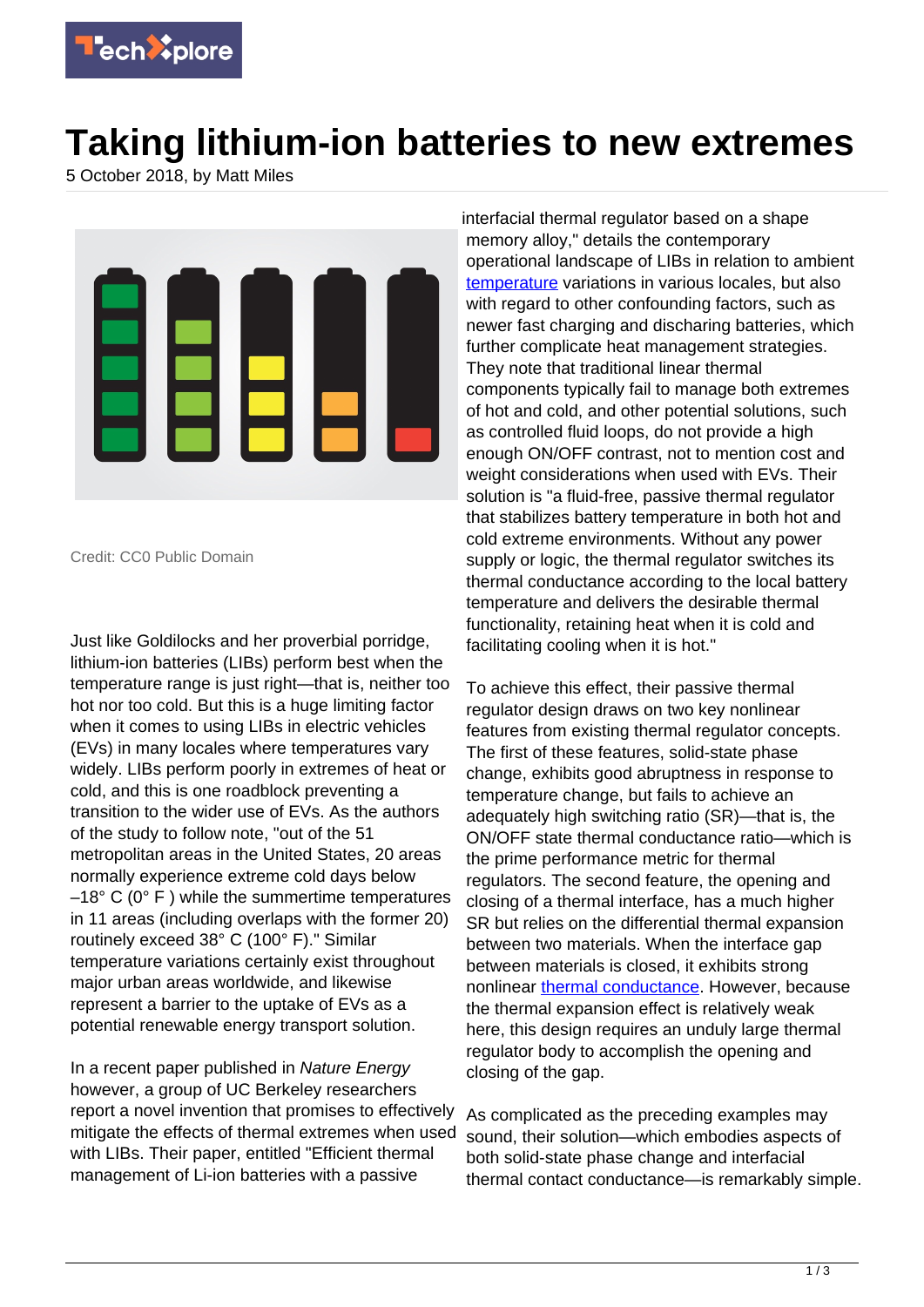

To achieve their design goals, the study authors rely With the proof-of-concept established, the on a [shape memory alloy](https://techxplore.com/tags/shape+memory+alloy/) (SMA) made from Nitinol, researchers moved on to demonstrating the a flexible nickel /titatnium alloy wire which is routed concept in practice with two Panasonic 18650PF around the periphery of a top thermal regulator plate, on which sit the LIBs. The ends of the SMA wire, one corresponding to each corner of the thermal regulator, connect with a bottom heatsinking plate, known as a thermal interface material (TIM). The top and bottom plates are held in opposition by a set of four bias springs, which create a 0.5 mm air gap between the top and bottom plates and also hold the SMA wire in a state of tension. This defines the thermal-insulative OFF state.

As the battery heats up, the SMA, due to a undergoing phase transformation, begins to contract and pull the two plates closer. Thermal conductance is very low until the two plates touch, at which point the force of the contracting wire is greater than the opposing force of the bias spring, and the TIM plate (bottom) contacts the thermal regulator plate holding the batteries (top), and begins dissipating heat; this situation defines the ON state. The prototypal model described here encapuslates the essence of the passive interfacial thermal regulator.

To validate the fundamentals of this concept with regard to the SMA wire and the bias springs, the study authors built a model and tested it in a vacuum chamber, using two thermocoupled stainless steel bars as a heat source and a heat sink—these corresponding to the top and bottom plates here, respectively. In the experiment, thermal isolation in the OFF state proved to be excellent, as confirmed by the very large temperature discontinuity at the interface and the small temperature gradients measured in each of the stainless steel bars. However, when the upper bar temperature exceeded the SMA transition temperature, the gap closed and the TIM (the lower bar) began to heat up considerably. The authors note that the switch process here ocurred rapidly, within about 10 seconds, and that a record SR was achieved at 2,070:1. They point out that the Nitinol SMA wires had to first be pre-conditioned under higher stress loads before they could be relied upon to produce a stable, repeatable response through many cycles.

LIBs sandwiched between aluminum plates, tested in an environmental chamber. The design here used a similar thermal regulator design modified to fit the dimensions of the batteries in their holder, which callled for longer SMA wire lengths and a gap of around 1 mm between the top and bottom plates. Also, to meet a high level of performance, it was crucial to insulate the parallel thermal pathways of the wires and the springs and the LIBs themselves with an aerogel blanket. To compare performance, the researchers also provided two standard linear models, "always OFF" and "always ON," which involved replacing the SMA with stainless steel wires configured for a constant gap or constant contact between the two plates, respectively.

Under experimental conditions ranging from –20° C ( $-4^{\circ}$  F; very cold) to  $45^{\circ}$  C (114 $^{\circ}$  F; very hot), the thermal regulator performed well, warming quickly from  $-20^{\circ}$  C ( $-4^{\circ}$  F) to around 20 $^{\circ}$  C (68 $^{\circ}$  F) due to heat from the battery retained by the air gap and increasing the uable factor of the battery by a factor of three. At the opposite extreme, the thermal regulator also performed admirably, transitioning to the ON state at around 45° C (113° F) whereafter the temperature rise in the LIBs was limited to 5° C (9° F). After testing this thermal regulator set-up through 1,000 ON/OFF cycles, the investigators found the OFF state performance to be just slightly degraded (an 8.5% battery capacity reduction at  $-20$  ° C [ $-4$ ° F]) whereas the ON state performance remained unchanged.

As the study authors note, the costs of their thermal regulator are minimal when used with the standard "always ON" thermal management approach, which would already include a TIM heat sink. The additoinal mass of the SMA and bias springs is less than a gram, and the cost of the Nitinol wire is around \$6. "Demonstration with a battery module consisting of commercial 18650 lithium-ion cells shows that this thermal regulator increases cold weather capacity by more than three-fold simply by retaining the battery's self-generated heat...while also keeping the module from overheating in hot environments even at high 2C discharge rate," the